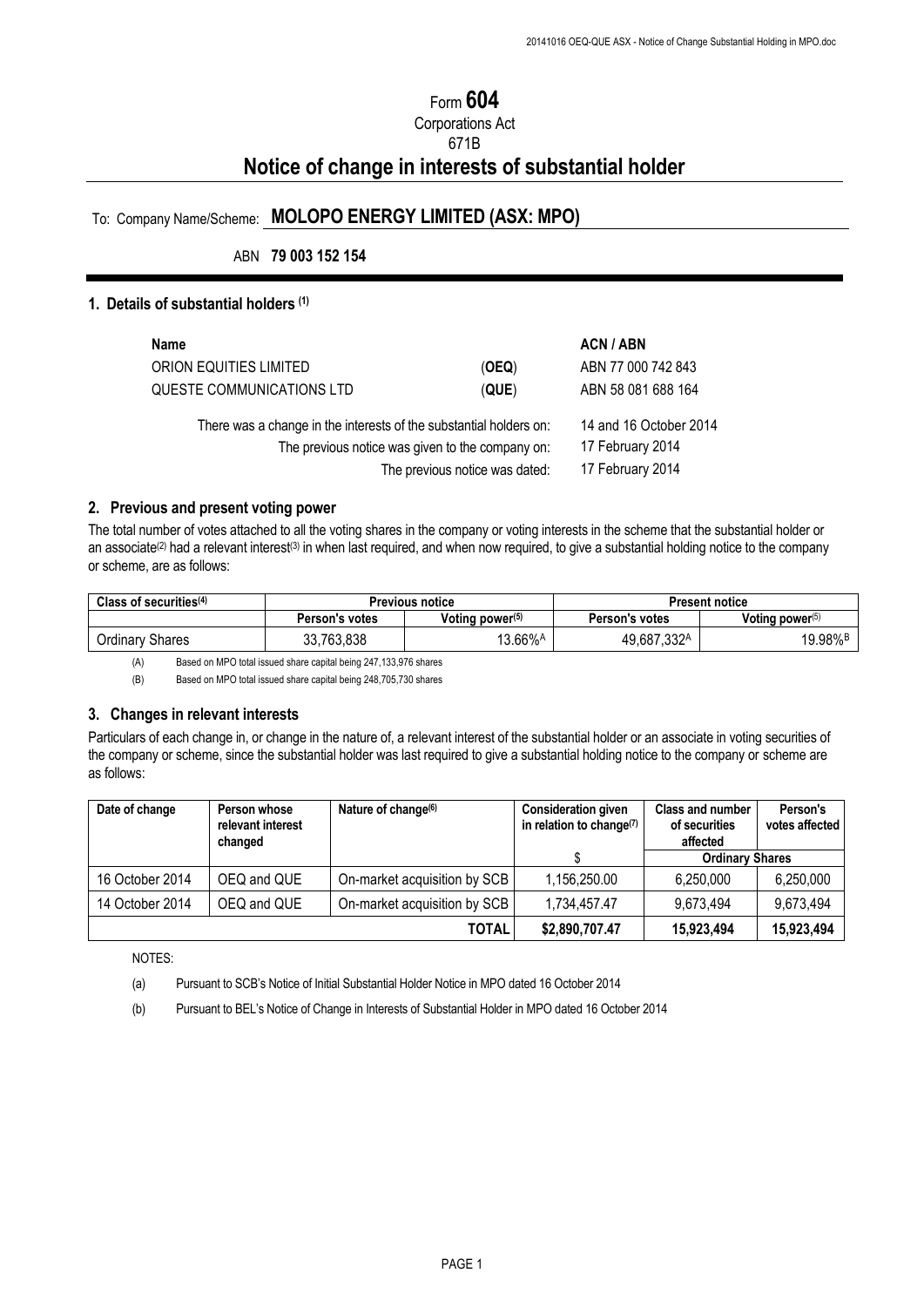## **4. Present relevant interests**

Particulars of each relevant interest of the substantial holder in voting securities after the change are as follows:

| Holder of<br>relevant<br>interest | Registered<br>holder of<br>securities | Person entitled<br>to be registered<br>as holder <sup>(8)</sup> | Nature of relevant interest <sup>(6)</sup>                                                                                                                                                                                                | <b>Class and</b><br>number of<br>securities | Person's votes |
|-----------------------------------|---------------------------------------|-----------------------------------------------------------------|-------------------------------------------------------------------------------------------------------------------------------------------------------------------------------------------------------------------------------------------|---------------------------------------------|----------------|
|                                   |                                       |                                                                 |                                                                                                                                                                                                                                           | <b>Ordinary Shares:</b>                     |                |
| <b>BEL</b>                        |                                       |                                                                 | BEL is the beneficial and legal and registered<br>holder of shares in MPO.                                                                                                                                                                |                                             |                |
| <b>OEQ</b>                        | <b>BEL</b>                            | <b>BEL</b>                                                      | OEQ is taken under section 608(3)(a) of the<br>Corporations Act to have a relevant interest in<br>securities in which BEL has a relevant interest by<br>reason of having greater than 20% voting power<br>(i.e. shareholding) in BEL.     | 33,763,838                                  | 33,763,838     |
| QUE                               |                                       |                                                                 | QUE is taken under section 608(3)(b) of the<br>Corporations Act to have a relevant interest in<br>securities in which OEQ has a relevant interest<br>by reason of having control (i.e. greater than<br>50% voting power) of OEQ.          |                                             |                |
| <b>SCB</b>                        |                                       |                                                                 | SCB is the beneficial and (subject to settlement<br>of trades) legal and registered holder of shares in<br>MPO.                                                                                                                           |                                             |                |
| BEL                               |                                       |                                                                 | BEL is taken under section 608(3)(b) of the<br>Corporations Act to have a relevant interest in<br>securities in which SCB has a relevant interest<br>by reason of having control of SCB (SCB is a<br>wholly owned subsidiary of BEL).     |                                             |                |
| <b>OEQ</b>                        | <b>SCB</b>                            | <b>SCB</b>                                                      | $DEQ$ is taken under section $608(3)(a)$ of the<br>Corporations Act to have a relevant interest in<br>securities in which BEL has a relevant interest by<br>reason of having greater than 20% voting power<br>(i.e. shareholding) in BEL. | 15,923,494                                  | 15,923,494     |
| QUE                               |                                       |                                                                 | QUE is taken under section 608(3)(b) of the<br>Corporations Act to have a relevant interest in<br>securities in which OEQ has a relevant interest<br>by reason of having control (i.e. greater than<br>50% voting power) of OEQ.          |                                             |                |
| <b>TOTAL</b>                      |                                       |                                                                 | 49,687,332                                                                                                                                                                                                                                | 49,687,332                                  |                |

## **5. Changes in association**

The persons who have become associates<sup>(2)</sup> of, ceased to be associates of, or have changed the nature of their association<sup>(9)</sup> with, the substantial holder in relation to voting interests in the company or scheme are as follows:

| .u ACN/ARSN / '<br><br>`applicable,<br>Nа<br>and<br>. | association<br>Nature<br>. OT |  |
|-------------------------------------------------------|-------------------------------|--|
| N/A                                                   | N/A                           |  |

## **6. Addresses**

The addresses of persons named in this form are as follows:

| Name                                                     | <b>Address</b>                                                 |
|----------------------------------------------------------|----------------------------------------------------------------|
| OEQ.                                                     | Level 2, 23 Ventnor Avenue, West Perth, Western Australia 6005 |
| QUE                                                      | Level 2, 23 Ventnor Avenue, West Perth, Western Australia 6005 |
| Bentley Capital Limited A.B.N. 87 008 108 218 (BEL)      | Level 2, 23 Ventnor Avenue, West Perth, Western Australia 6005 |
| Scarborough Equities Pty Ltd A.B.N. 58 061 287 045 (SCB) | Level 2, 23 Ventnor Avenue, West Perth, Western Australia 6005 |